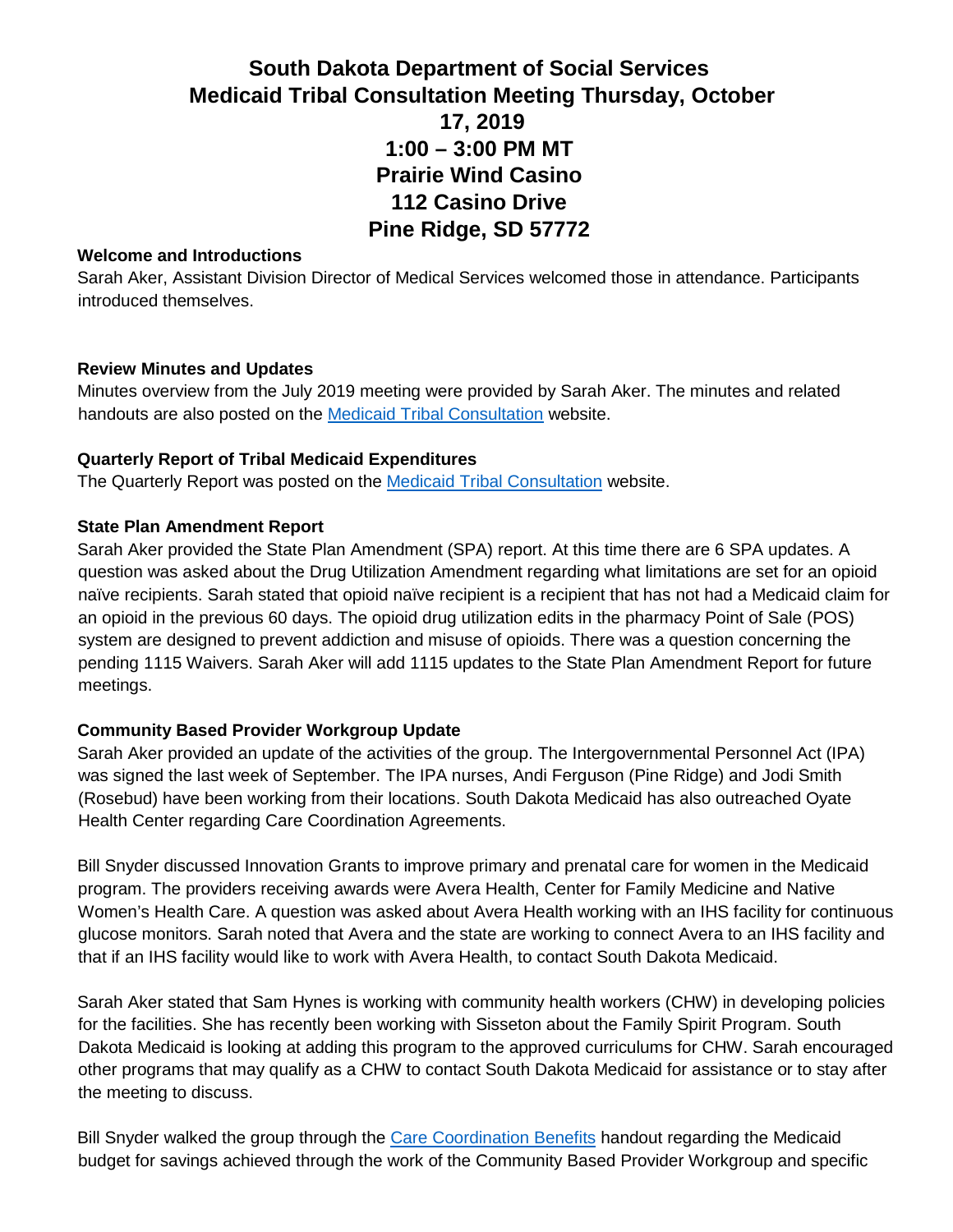expenditures for SUD services for adults and additional mental health providers. Margaret Bad Warrior asked for the report to be included in future meetings.

# **Other DSS Updates**

Providers who have access to the South Dakota Online Provider Portal now have the capability to submit professional claims (CMS 1500 Claim Form) through the online portal. Claims are processed nightly. To start submitting claims through the online portal, providers need to add the permission in the portal. The [South Dakota Medicaid website](https://dss.sd.gov/medicaid/portal.aspx) has training material for this new process. South Dakota Medicaid will soon have an option to look at services limits through the online Provider Portal.

Another new online item is the Primary Care Provider (PCP)/ Health Home (HH) provider selection. Recipients are now able to use an online [PCP/HH look-up](http://www.arcgis.com/apps/webappviewer/index.html?id=01408d3af20441b4964cafcfadfb299b&extent=-11745924.7733%2C5254793.2195%2C-10571852.0189%2C5803305.3345%2C102100) tool. This feature shows recipients which providers are available in their areas. Through the PCP/HH Provider selection tool, providers and recipients can update/change or select a new PCP/HH provider.

### **Behavioral Health Update**

Stacy Bruels provided an overview of the accreditation process for Tribal SUD program including how to receive deemed accreditation status through the Indian Health Service's quality assurance review. If pursuing deemed status through the IHS quality assurance review, see the Deemed Accreditation Process on [South Dakota Medicaid website](https://dss.sd.gov/docs/tribal/Other%20Items/Tribal%20Deemed%20Status%20Steps.pdf) or contact Division of Behavioral Health at 605-367-5236.

Stacy Bruels also mentioned past work with the Great Plains Tribal Chairman's Health Board for tribes interested in becoming a Community Mental Health Center.

Last, Stacy Bruels provided an update on the strategies the Division of Behavioral Health has implemented for opioid awareness, prevention, and treatment. Strategies include an Opioid Resource Hotline, overdose education and naloxone distribution, medication assisted treatment, peer recovery supports, and prevention strategies for youth, higher education, and communities as well as public awareness campaigns. .

Dr. Morning Star asked about credentialing of addiction counselors. Stacy Bruels indicated addiction counselors may be recognized by the Board of Addiction and Prevention Professionals or through the Great Plains American Indian Credentialing Board. Sarah Aker clarified that reimbursement is made to the facility/agency, not directly to an addiction counselor.

A question was asked regarding the difference between intensive inpatient and psychiatric residential treatment facilities (PRTF) listed as eligible services. It was clarified that intensive inpatient is for those adults that are needing inpatient level of care while adolescents in need of inpatient receive services at a PRTF.

# **Tribal Reports**

Oyate provided an update on their facility and that they are working towards billing Medicaid. Beth Lee asked a question about information on referrals. South Dakota Medicaid has been updating all billing manuals on the Medicaid website to be more comprehensive. The new referral manual can be found on [South Dakota Medicaid website.](https://dss.sd.gov/docs/medicaid/providers/billingmanuals/ReferralManual.pdf) The manual contains specific information regarding IHS and Tribal facilities and referrals. There was another question regarding documentation and record keeping. The new Documentation and Record Keeping manual can be found on [South Dakota Medicaid website.](https://dss.sd.gov/docs/medicaid/providers/billingmanuals/Documentation%20and%20Records.pdf)

South Dakota Urban Indian Health indicated they are beginning to implement MAT.